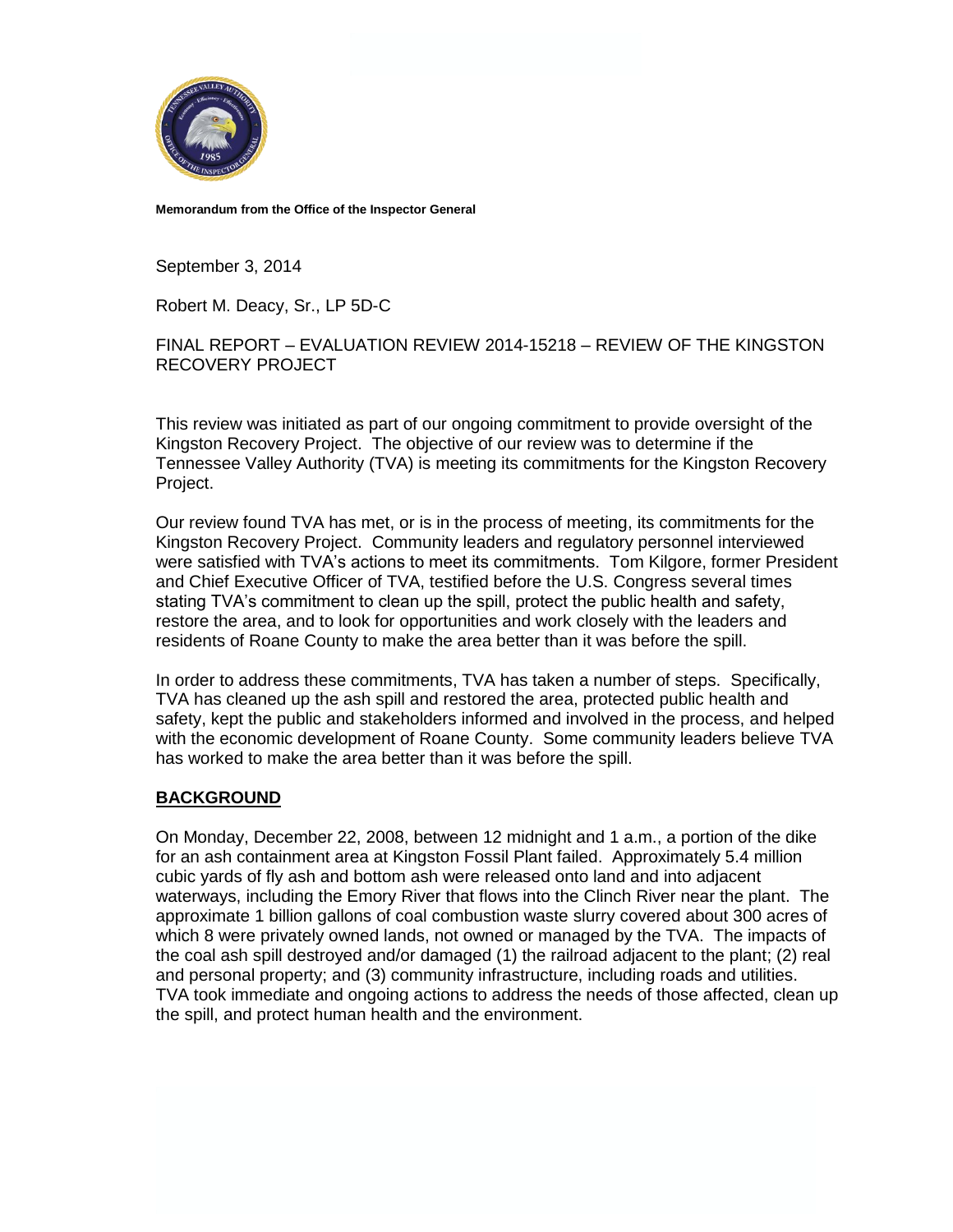Robert M. Deacy, Sr. Page 2 September 3, 2014

TVA's Office of the Inspector General committed to providing oversight where warranted and completed several reviews pertaining to the initial emergency response, root cause analysis, environmental monitoring, and impoundment stability.<sup>1</sup>

# **OBJECTIVE, SCOPE, AND METHODOLOGY**

This review was initiated as part of our ongoing commitment to provide oversight of the Kingston Recovery Project. The objective of our review was to determine if TVA is meeting its commitments for the Kingston Recovery Project. The scope of this review includes the actions taken to address the Kingston ash spill.

In order to achieve our objective, we (1) identified significant Kingston Recovery Project commitments; (2) interviewed key TVA personnel, personnel at key regulatory agencies, and Roane County community leaders; (3) reviewed TVA and regulatory agency documentation; and (4) performed walkthroughs and site observations of work completed/in progress.

This review was performed in accordance with the Council of the Inspectors General for Integrity and Efficiency's *Quality Standards for Inspection and Evaluation*.

# **FINDINGS**

l 1

Our review found TVA has met, or is in the process of meeting, its commitments for the Kingston Recovery Project. Community leaders and regulatory personnel interviewed were satisfied with TVA's actions to meet its Kingston Recovery Project commitments. Tom Kilgore, former President and Chief Executive Officer of TVA, testified before the U.S. Congress several times stating TVA's commitment to clean up the spill, protect the public health and safety, restore the area, and to look for opportunities and work closely with the leaders and residents of Roane County to make the area better than it was before the spill. Specifically, we identified four major commitments made by TVA related to the Kingston ash recovery:

- Cleaning up the spill and improving the area in coordination with the people of Roane County.
- Protecting the health and safety of the public and recovery personnel.
- Keeping the public and stakeholders informed and involved in formulation of the response activities.
- Helping with the economic development of Roane County and making it better than it was before the spill.

Inspection 2008-12283-01 – Kingston Fossil Plant Ash Slide Interim Report; Inspection 2008-12283-02 – Review of the Kingston Fossil Plant Ash Spill Root Cause Study and

Observations About Ash Management;

Inspection 2008-12283-07 – Review of the Environmental Sampling and Monitoring Plans for the Kingston Ash Spill; Inspection 2009-12910-01 – Peer Review of Stability Analysis of Dike C at Kingston Fossil Plant; Inspection 2010-13034 – Review of TVA's Kingston Ash Spill Clean-Up and Recovery Efforts; and Inspection 2011-14109 – Review of Non-Time-Critical Kingston Ash Recovery Project Activities.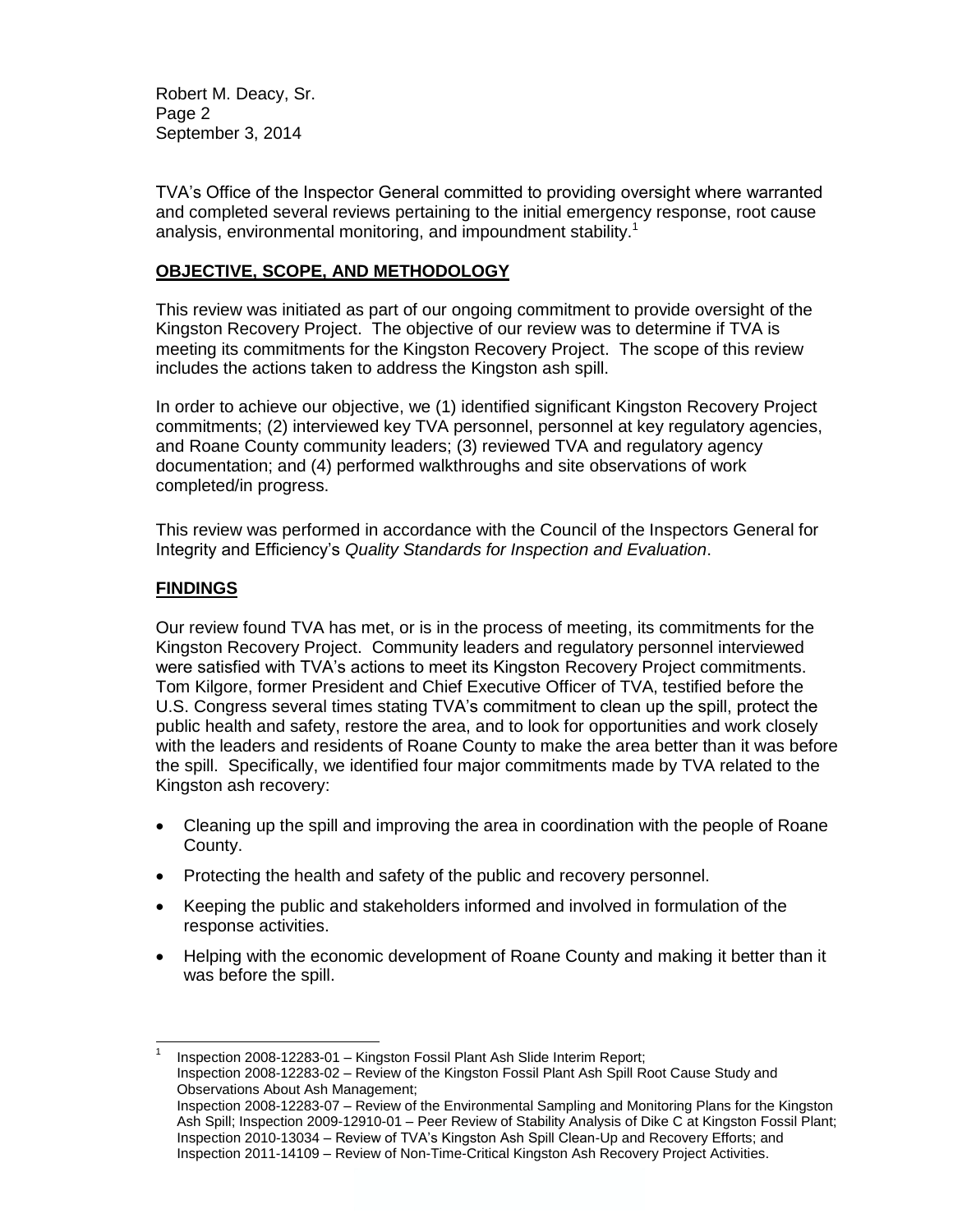Robert M. Deacy, Sr. Page 3 September 3, 2014

In order to address these commitments, TVA has taken a number of steps. Specifically, TVA has cleaned up the ash spill and restored the area. TVA is in the process of completing the cap and cover of the dredge cell, which is scheduled for completion in November 2014. We found TVA protected public health and safety and is continuing environmental monitoring. TVA has made thousands of pages of documentation available to the public. TVA has also helped with the economic development of Roane County as a way to make it better than it was before the spill.

#### **TVA Has Cleaned Up the Ash Spill and Restored the Area**

We found TVA has cleaned up the ash spill and restored the area. During his testimony to Congress, Mr. Kilgore stated TVA was committed to a first-rate job of remediation of the problems caused by the spill. In order to accomplish this, TVA worked with the Environmental Protection Agency (EPA) and the Tennessee Department of Environment and Conservation (TDEC) to manage the clean-up of the Kingston Ash Spill in accordance with the Comprehensive Environmental Response, Compensation, and Liability Act (CERCLA). On January 12, 2009, TDEC issued TVA a Commissioner's Order under which TDEC oversaw TVA's clean-up activities, with technical review and input of EPA. As response activities progressed beyond the initial response phase, TVA, EPA and TDEC collectively determined that, given EPA's specialized expertise, remaining site clean up should be conducted under direct and primary EPA oversight. On May 11, 2009, TVA and EPA entered into an Administrative Order and Agreement on Consent under Sections 104(a), 106(a) and 107 of the CERCLA of 1980 pursuant to which TVA performed the removal action described in the agreement. This removal action involved the removal, processing, and disposal of a major portion of the ash material that was released into the Emory River from the Kingston Fossil Plant. Under the agreement, TVA worked with the EPA and TDEC with the common goal of cleaning up the ash spill according to the nation's highest standards for effectiveness, transparency, and public involvement.

The major recovery work was divided into time-critical and non-time-critical activities. In May 2010, TVA completed time-critical ash removal, which focused on removing the ash from the Emory River's main channel and the waters directly east of the site's ash-storage area. Ash was dredged from the Emory River channel, sluiced to ditches where it was treated with polymer, dewatered, and temporarily stored at Kingston. A majority of the ash was sent to a disposal site in Perry County, Alabama, which was completed in December 2010.

In order to transition from the time-critical ash removal to the non-time-critical ash removal, TVA prepared a non-time-critical CERCLA Engineering/Evaluation/Cost Analysis, which presented three alternatives to meet the CERCLA requirements. After making the plan available for public comment, the alternative chosen called for all nontime-critical ash to remain onsite and included constructing a new dike. Work included (1) removing ash from the embayment, drying the ash, and transporting the ash to on-site disposal areas; (2) restoring the embayment ecosystem to pre-spill conditions; (3) creating a stabilization zone that surrounds the former dredge cell and ash pond; (4) stacking ash in phases in the dredge cell, lateral expansion area, and ash pond; and (5) capping the cell with a soil cover, which will be seeded and mulched. As of August 2014, TVA has stated it is approximately 80 percent complete with capping the containment cell, which is scheduled to be completed by November 2014. Additionally, Mr. Kilgore made a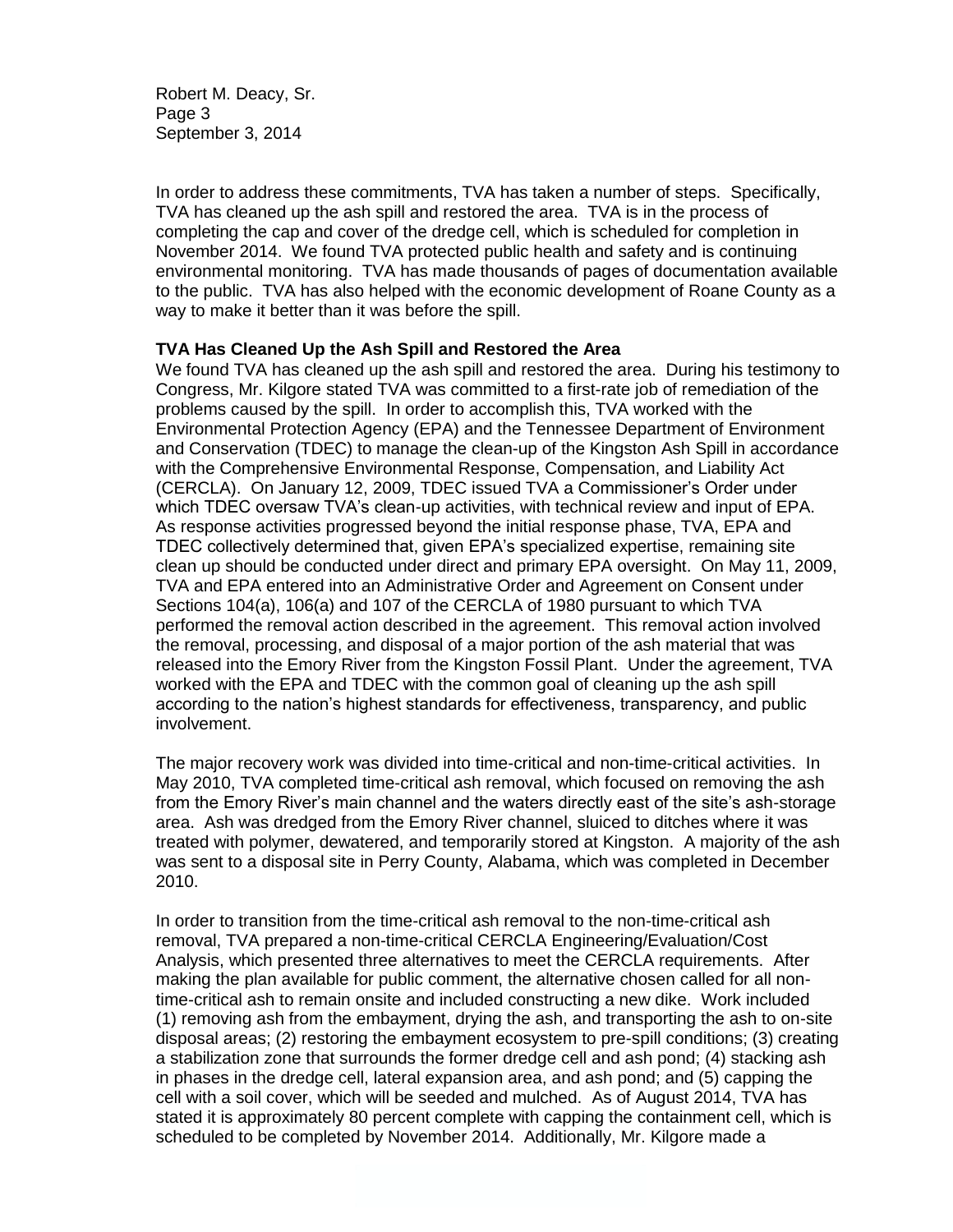Robert M. Deacy, Sr. Page 4 September 3, 2014

commitment to convert to dry ash handling and cease wet ash storage at Kingston. Dry ash conversion at Kingston was completed in 2011.

Regulatory personnel interviewed were satisfied with TVA's actions to meet its commitments under the Administrative Order. An EPA employee gave an example of TVA going above and beyond the requirements of the Administrative Order to do work not required in the Lakeshore and Berkshire areas. Additionally, discussion with a TDEC employee indicated a memo was written to TDEC General Counsel stating TVA had met its commitments and the Commissioner's Order could be closed.

Figures 1 and 2 are photographs of the cap and cover work in progress.



Figure 1



Figure 2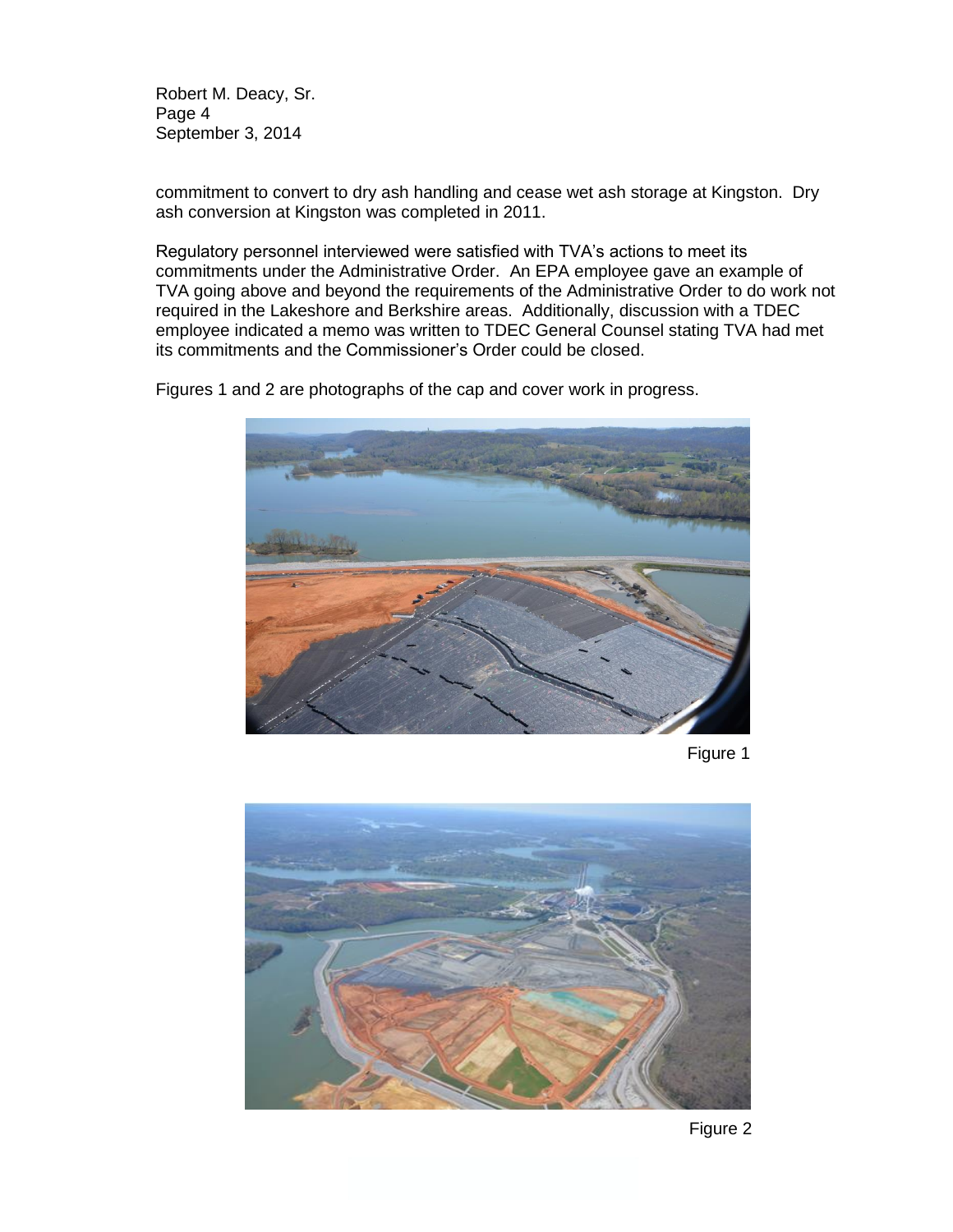Robert M. Deacy, Sr. Page 5 September 3, 2014

Figure 3

## **TVA Protected Public Health and Safety**

TVA appropriately protected public health and safety during the clean-up. Specifically, TVA provided independent health screenings, conducted an ecological risk assessment, and tested water and air quality. We also found TVA plans to continue long-term environmental monitoring.

During the clean-up, TVA contracted with Oak Ridge Associated Universities (ORAU) to provide independent health screening for residents living near the ash spill. ORAU results concluded there were no adverse health effects to participants of the medical evaluations and no expected long-term effects on physical health from current levels of exposure. Additionally, TVA conducted a Baseline Ecological Risk Assessment, <sup>2</sup> which concluded ecological risks from exposure to ash or ash-related constituent of ecological concern were, at most, moderate in the Emory River and low or negligible elsewhere in the river system. None of the assessment endpoints were estimated to be a high potential risk in any of the river reaches.

Also, TVA worked with the EPA and TDEC to monitor water quality. The extensive tests repeatedly concluded drinking water was within safe standards. Monitoring air quality was also a key element of protecting public health. TVA established multiple fixed-site, airmonitoring stations as well as conducted mobile real time monitoring to assess the air

Figure 3 is an aerial photograph of the North Embayment taken on May 29, 2014, where clean-up has been completed.

<sup>&</sup>lt;sup>2</sup> The Baseline Ecological Risk Assessment was developed in support of the Kingston Ash Recovery Project, Non-Time-Critical Removal Action, River System Engineering Evaluation/Cost Analysis, which evaluated alternatives for restoration of the river system impacted by the Kingston ash spill.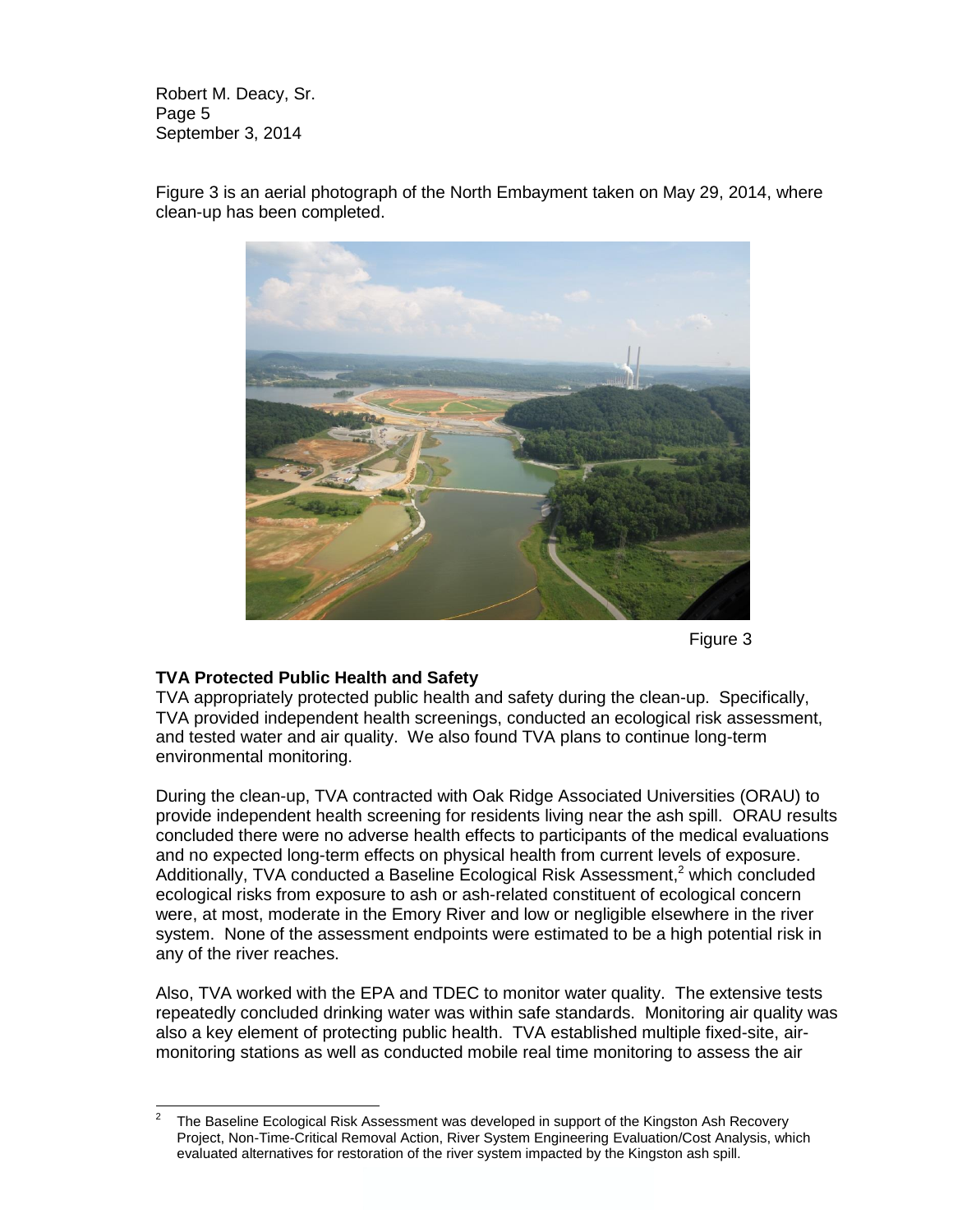Robert M. Deacy, Sr. Page 6 September 3, 2014

quality within the adjacent community. Air monitoring results for the recovery project has met the national ambient air quality standards.

TVA has a 30-year, EPA-approved environmental monitoring plan for the river system with a 5-year review cycle. According to a TVA presentation dated May 2014, more than 16,000 samples and 400,000 analyses have been taken. Recent data shows (1) ash concentrations are not adversely impacting organisms, (2) metal concentrations are decreasing at and downstream of the spill site, and (3) fish and aquatic insect communities have fully recovered from any ash-related impacts.

### **TVA Has Kept the Public and Stakeholders Informed**

We found TVA kept the public and stakeholders informed and involved in formulation of the response activities and has improved its communication practices.Immediately following the spill, TVA was criticized for its communication practices. However, TVA improved its communication efforts and made process improvements to facilitate the delivery of timely and accurate information.We found that TVA's communication efforts were effective in resolving communication issues, and community leaders were satisfied with TVA's handling of communication with the public. Some of the ways TVA kept the public and stakeholders informed include:

- The Roane County Community Advisory Group was formed to support and facilitate public awareness of and meaningful participation in the TVA clean-up. TVA and EPA representatives kept the Advisory Group members informed of the status of the recovery.
- TVA held public meetings to brief the public on activities at the site and allow members of the community to interact with the Kingston Ash Recovery Project management and personnel.
- TVA opened a Community Outreach Center where community members could file claims, ask questions, share concerns, and report problems.

In addition, TVA committed to making information pertaining to the clean-up and the ruptured pond available to the public. In order to meet this commitment, TVA dedicated a Web page to provide information to the public, such as fact sheets, reports, and other documents from various sources including TVA, EPA, TDEC, Stantec Consulting,<sup>3</sup> and ORAU. The Web page contains links to thousands of pages of documentation related to the spill and clean-up. For example, the Web page contains information regarding materials contained in the ash, as well as air/water monitoring results.

## **TVA Has Helped With the Economic Development of Roane County**

We found TVA has helped with the economic development of Roane County as a way to make it better than it was before the spill. We also found some community leaders believe TVA has worked to make the area better than it was before the spill. TVA (1) purchased 181 real properties for approximately \$48.8 million and settled claims with the owners of the properties for approximately \$29.3 million, (2) settled 232 personal property claims for

<sup>&</sup>lt;sup>3</sup> TVA hired Stantec Consulting to assess the condition of its ash ponds and help restructure ash management at TVA. Stantec provides professional consulting services in planning, engineering, architecture, landscape architecture, surveying, environmental sciences, project management, and project economics for infrastructure and facilities projects.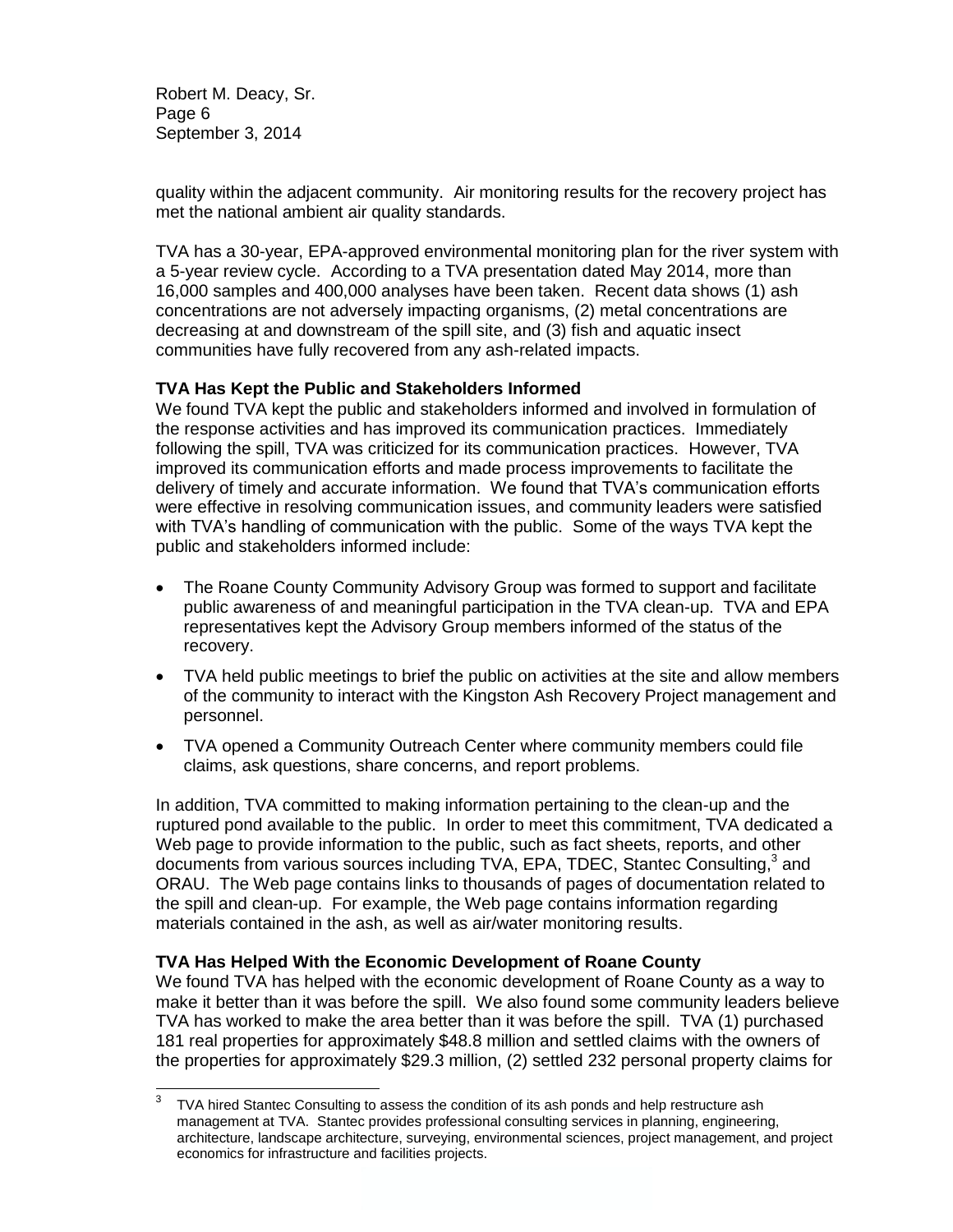Robert M. Deacy, Sr. Page 7 September 3, 2014

approximately \$523 thousand, and (3) reached a mediated global resolution involving more than 850 plaintiffs with claims arising from the spill for a total of approximately \$27.8 million. TVA also utilized the goods and services of local vendors during the recovery project. For example, TVA worked with Alliance Haulers, a consortium of local truckers, to ensure local participation in the clean up. TVA rebuilt and made enhancements to the roads, utilities, and rail system affected in the ash spill. TVA also provided a \$43 million grant to the Roane County Economic Development Foundation (RCEDF) to help offset the potentially negative impact of the spill and site-recovery operations. Some of the projects in the RCEDF include: (1) building a new Roane County school as well as making improvements to several existing schools, (2) doubling the City of Kingston's capacity to treat sewer, and (3) infrastructure and public recreation projects in cities within Roane County. One million dollars of the RCEDF grant remains, which has been earmarked as funding for public relations to counteract the negative effects of the ash spill.In addition to cleaning up the area, TVA opened Lakeshore Park on May 30, 2014, which includes key features such as (1) paved walking trails, (2) courtesy docks and fishing piers, (3) a boat ramp, and (4) a pedestrian bridge.

Community leaders interviewed believe TVA has made Roane County better than it was before the spill. A community leader noted the river looked cleaner than before and gave examples of TVA doing more than it had committed such as donating surplus equipment. Additionally, TVA has issued two 30-year licenses to Roane County. One is for 5 acres to build and maintain an Emergency Services Center, and the second license is for 5.3 acres for a volunteer fire department. Community leaders also believed most people in the community would agree TVA has met or will meet its commitments to the community.



Figure 4 is a picture of Dyllis Springs Elementary School completed in 2012 as part of the RCEDF.

Figure 4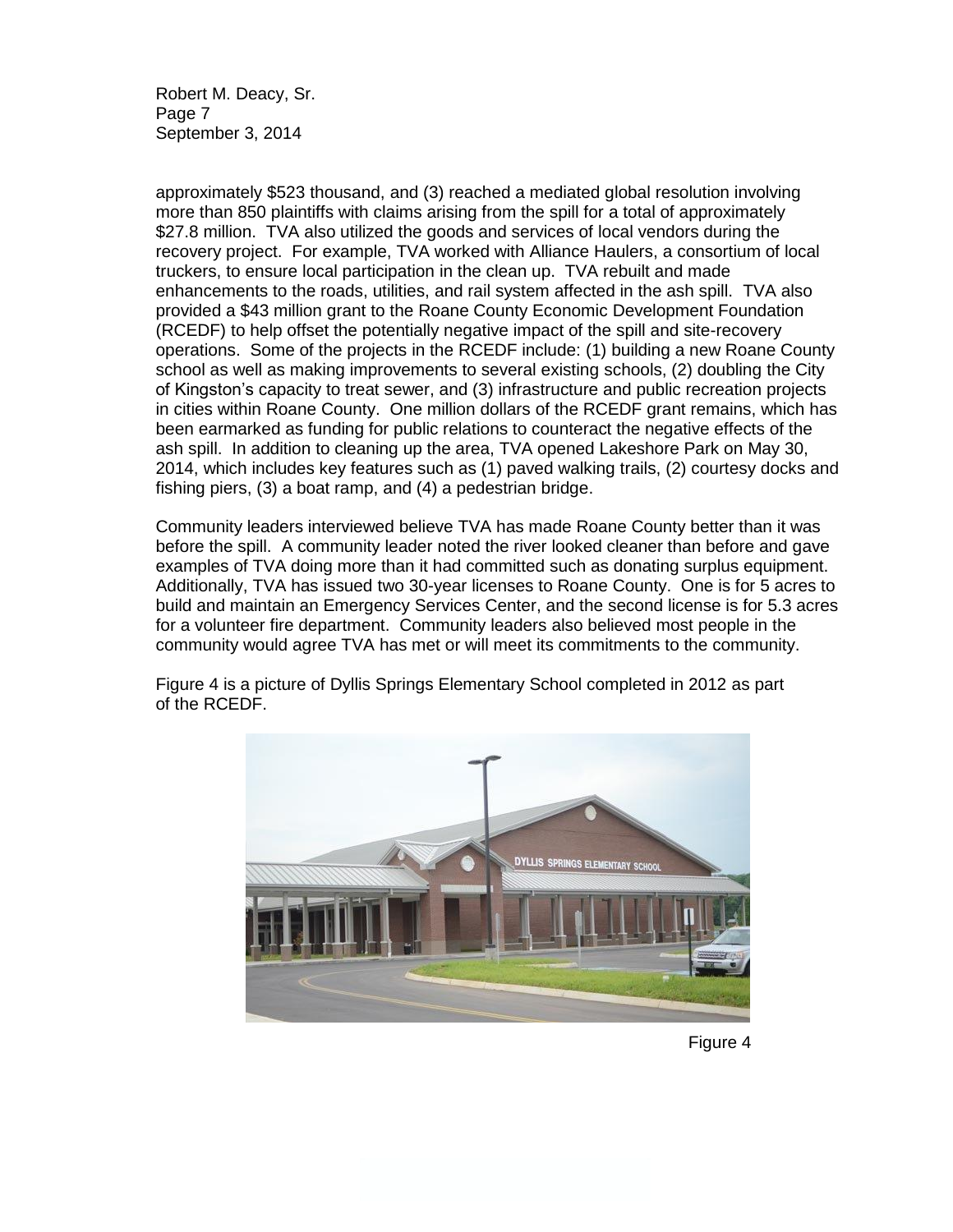Robert M. Deacy, Sr. Page 8 September 3, 2014



Figures 5 and 6 are aerial pictures of Lakeshore Park taken on May 29, 2014.

Figure 5



Figure 6